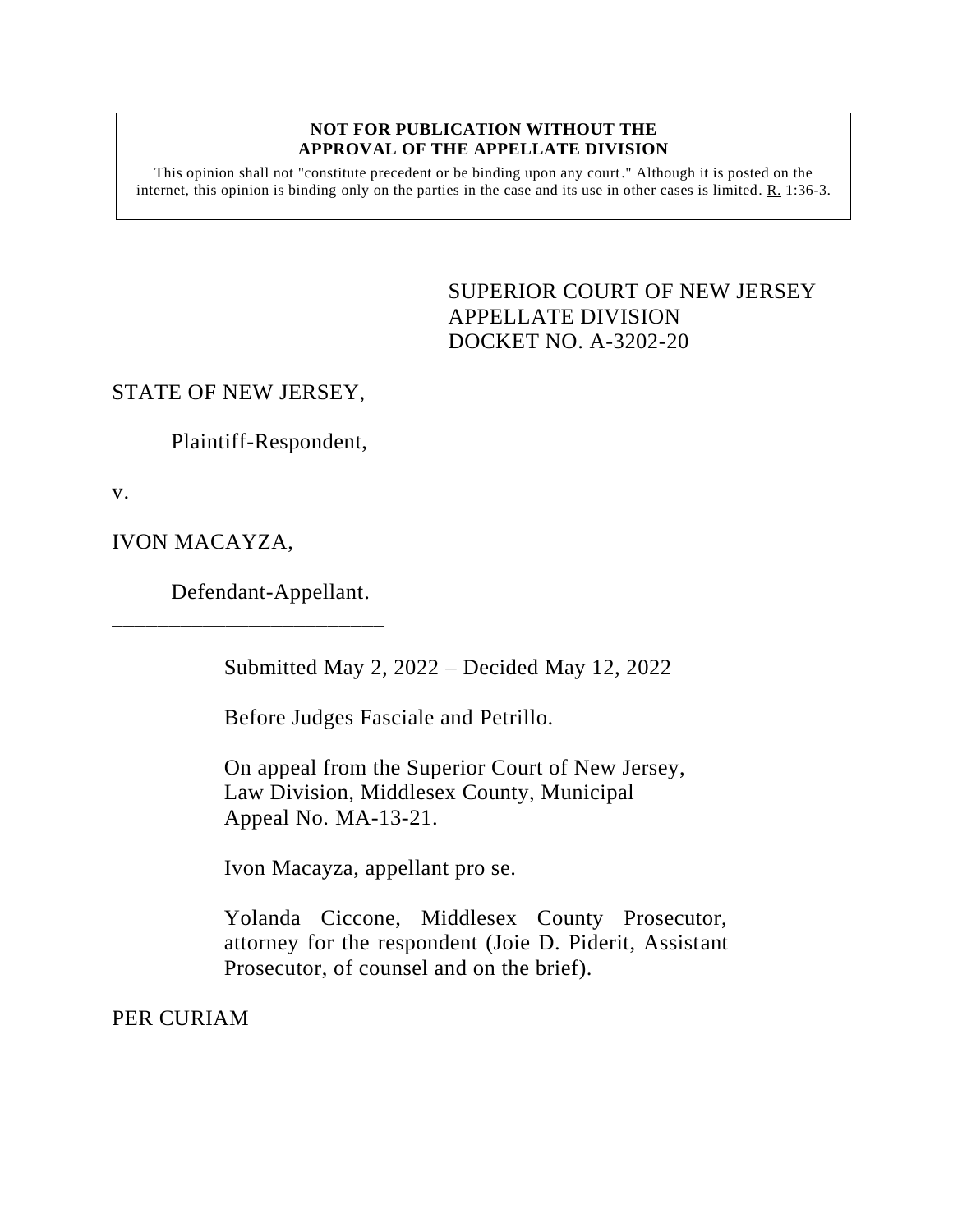Defendant Ivon Macayza appeals from a May 21, 2021 Law Division order denying her petition for post-conviction relief (PCR). PCR was sought and denied after defendant pled guilty in Perth Amboy Municipal Court to a reduced charge of obstructing the flow of traffic, N.J.S.A. 39:4-67. The Law Division judge conducted a de novo review, rendered a detailed written opinion, and (like the municipal court judge) rejected defendant's arguments that newly discovered evidence warranted vacating her conviction, setting aside her guilty plea, or remanding for a trial. We affirm.

## I.

Defendant was charged with three moving violations by the Perth Amboy Police Department in November 2018. In March 2019, after multiple municipal court appearances, defendant eventually pled guilty to one charge, obstructing the flow of traffic, which was amended to a count of careless driving. The other charges were dismissed. At the time she entered her plea of guilty on the record it appears she was represented by counsel.<sup>1</sup>

<sup>&</sup>lt;sup>1</sup> Although we do not have the transcript from the hearing at which defendant pled guilty, when the municipal judge ruled on the PCR he noted that the terms of the guilty plea were acknowledged by defendant on the record and that she was represented by counsel at that time.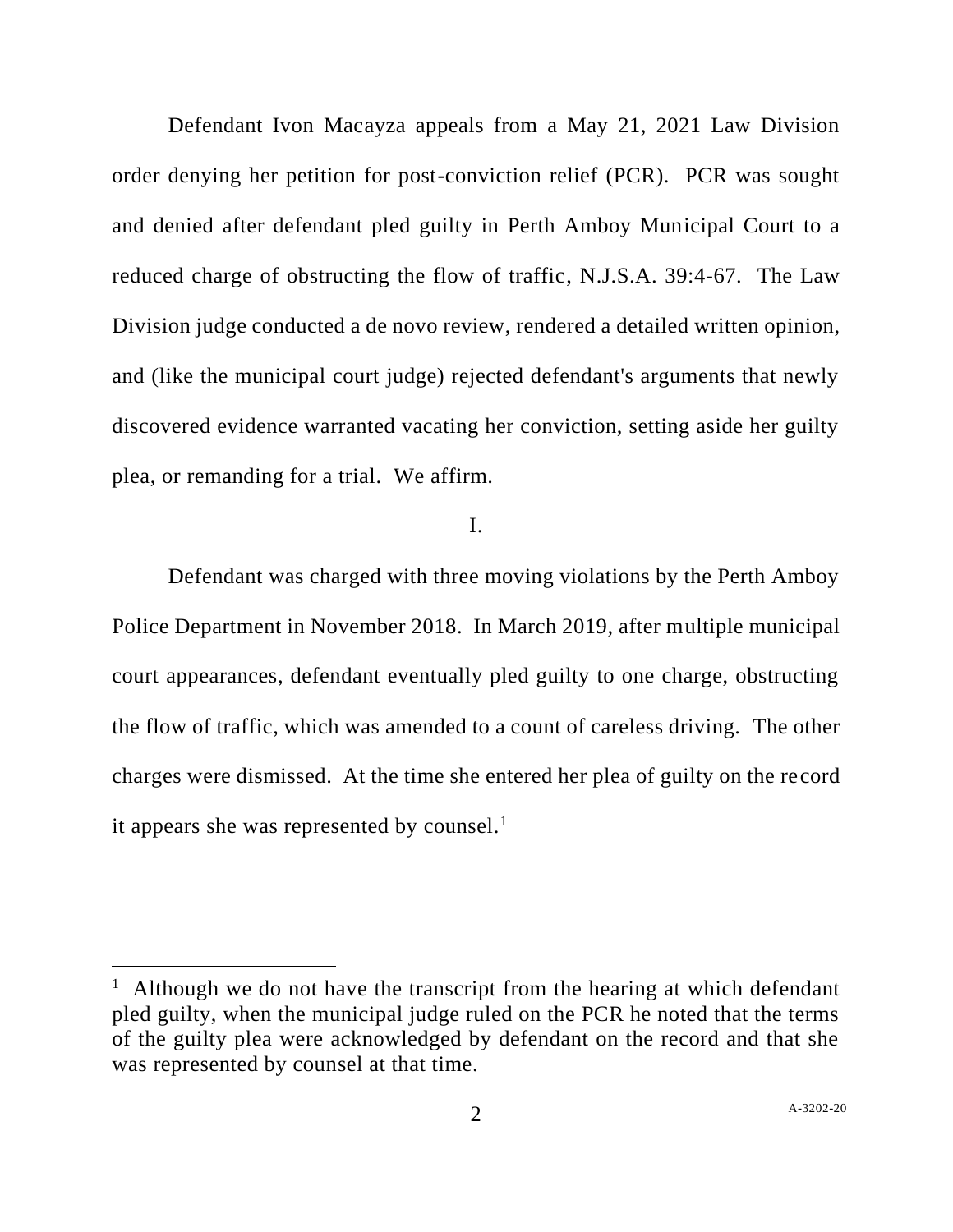On October 20, 2020, defendant filed for PCR in Perth Amboy Municipal Court seeking to vacate her guilty plea ostensibly based on newly discovered evidence. Defendant filed the PCR petition because after pleading guilty she learned that the officers who issued the summonses were subpoenaed on five previous occasions without appearing for trial. In her PCR, she argued she was unaware of the subpoenas and of her right to have requested dismissal based on the officers' failure to appear; had she known this information she would not have pled guilty. The petition was denied. The municipal court noted that defendant too had failed to appear on at least one occasion and had been accommodated in that regard and, moreover, her after the fact awareness about the subpoenas was not evidence.

Defendant appealed that PCR denial to the Law Division solely on the basis of newly discovered evidence. On May 21, 2021, after conducting a de novo review, the Law Division found no grounds to reverse the municipal court. The Law Division concluded the newly discovered evidence, i.e., the right to seek dismissal for failure of the police officer to appear, did not meet the three criteria of State v. Bey, 161 N.J. 233, 287 (1999).

The judge ruled that the evidence (that the officer was subpoenaed and that defendant could have asked for dismissal because of his absence) was not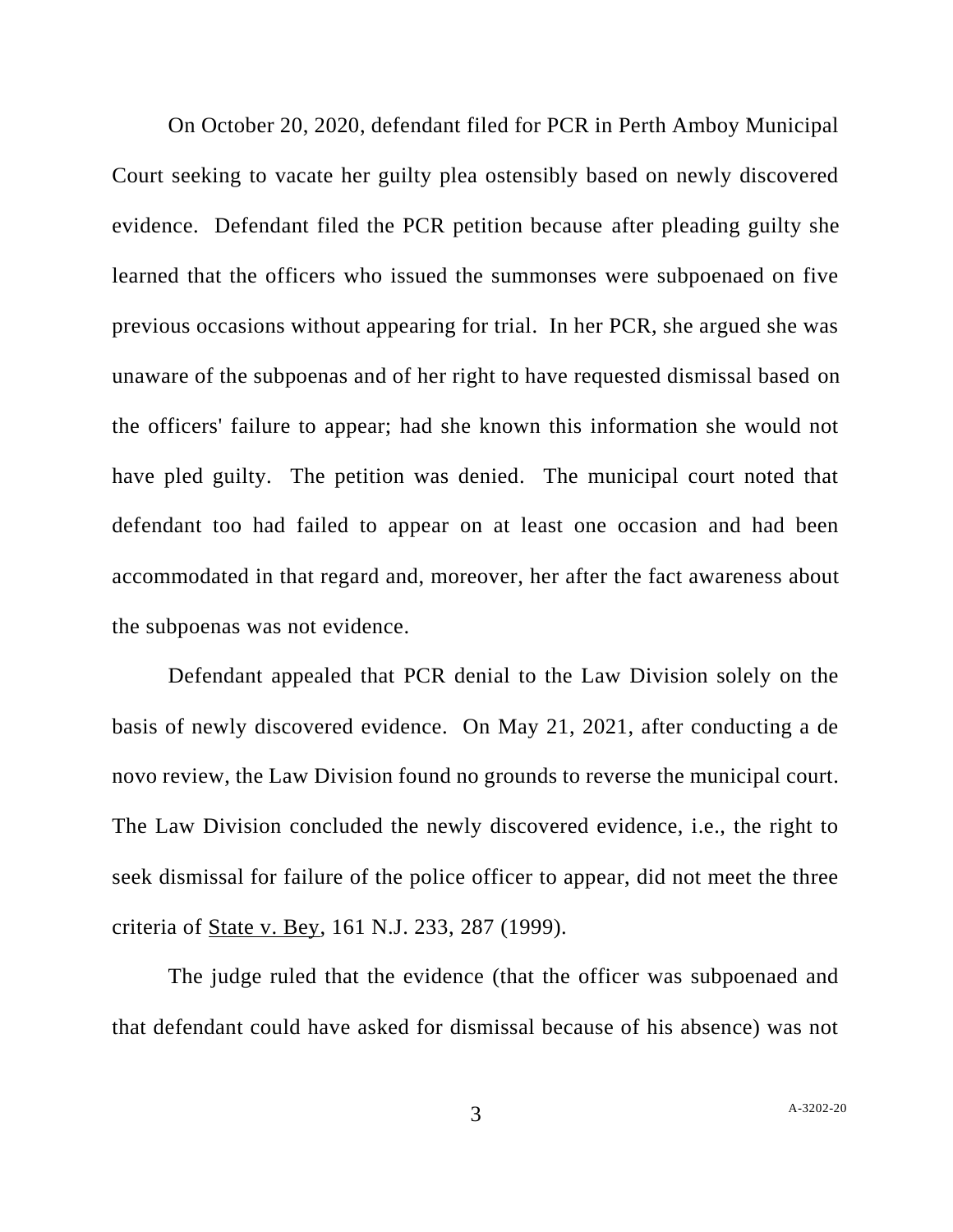"material" as it did not go to the heart of the case; that the evidence could have been discovered beforehand; and nothing about the character of the evidence was likely to have changed the outcome. $2$ 

On appeal, defendant apparently seeks that this court revisit the decision below, simply stating in her Notice of Appeal "5/21/2021 My appeal was dismissed, and I am still waiting on Perth Amboy to correct this and I don't understand why my appeal was dismissed."

## II.

When reviewing a Law Division order arising from an appeal from a municipal tribunal we "consider only the action of the Law Division and not that of the municipal court." State v. Oliveri, 336 N.J. Super. 244, 251 (App. Div. 2001) (citing State v. Joas, 34 N.J. 179, 184 (1961)). "Our review of the factual record is . . . limited to determining whether there is sufficient credible evidence in the record to support the Law Division judge's findings." State v. Powers, 448 N.J. Super. 69, 72 (App. Div. 2016) (first citing State v. Johnson, 42 N.J. 146, 161-62 (1964); and then citing State v. Clarksburg Inn, 375 N.J. Super. 624, 639 (App. Div. 2005)). Review of the Law Division's legal conclusions is

<sup>&</sup>lt;sup>2</sup> The court noted, and we agree, that the third prong did not come into play in the strictest sense as defendant pled guilty.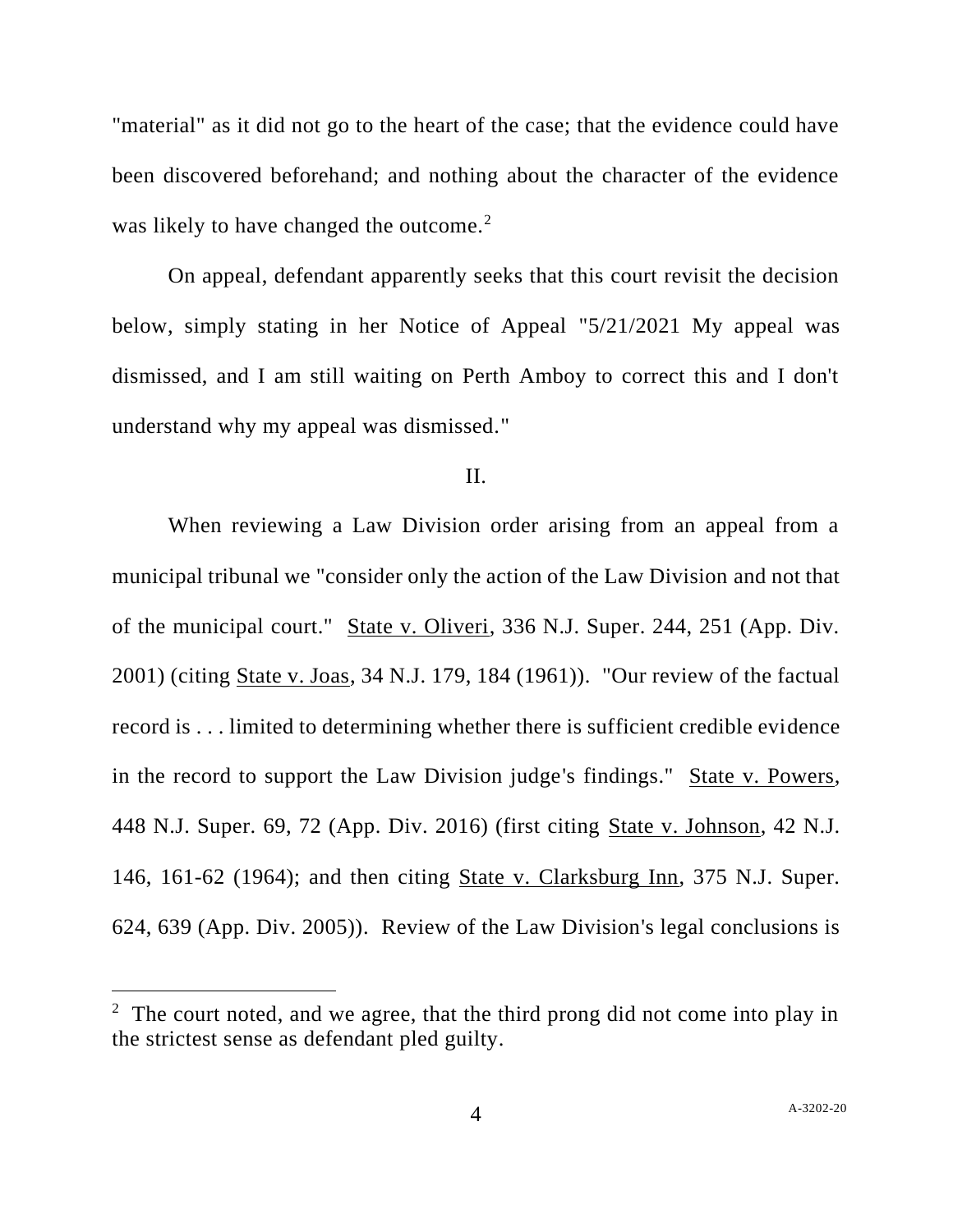plenary. State v. Goodman, 415 N.J. Super. 210, 225 (App. Div. 2010) (citing State v. Handy, 412 N.J. Super. 492, 498 (App. Div. 2010)). A decision to deny a PCR petition without an evidentiary hearing in the Law Division is reviewed for abuse of discretion. State v. Brewster, 429 N.J. Super. 387, 401 (App. Div. 2013) (citing State v. Marshall, 148 N.J. 89, 157-58 (1997)). In a case such as this where no evidentiary hearing was conducted, we "may review the factual inferences the court has drawn from the documentary record de novo." State v. Blake, 444 N.J. Super. 285, 294 (App. Div. 2016).

It is against this well-established standard that we undertake our review of this appeal. In considering this matter, the Law Division relied on Bey, the exact authority applicable to the question before it. 161 N.J. 233. The court considered whether the newly discovered evidence submitted to the municipal court warranted PCR and thus the vacation of defendant's guilty plea.

As already mentioned, the judge explained that newly discovered evidence warrants relief only when (1) the evidence is material to the issue and not merely cumulative or impeaching or contradictory; (2) the evidence was discovered since the trial and was not discoverable by reasonable diligence beforehand; and (3) the evidence would probably change the jury's verdict if a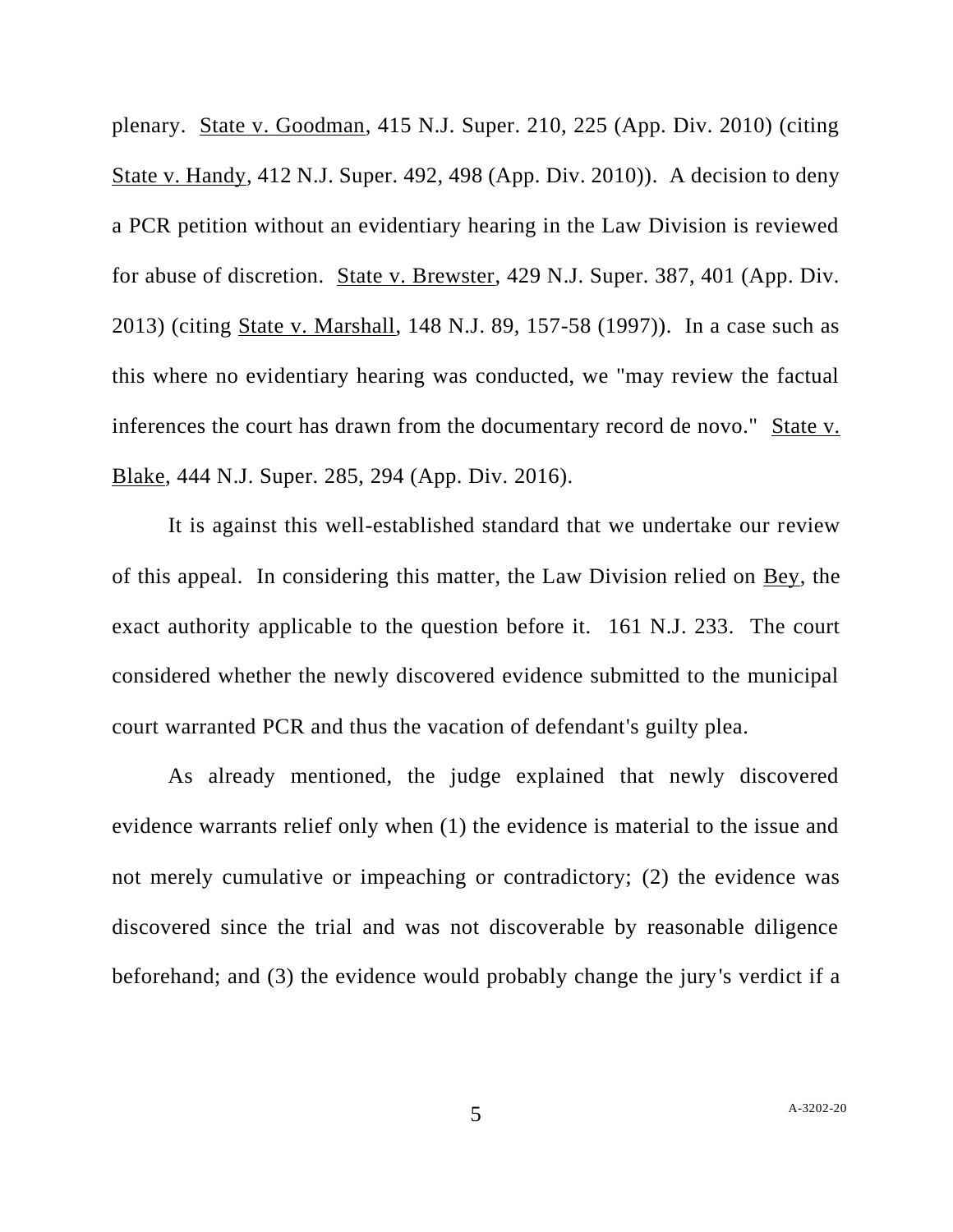new trial were granted. Id. at 287. The judge applied each factor individually, explaining his reasoning along the way.

The judge explained that material evidence was evidence that went to the heart of the case and explained why the newly discovered evidence advanced by defendant did not constitute such evidence. State v. Henries, 306 N.J. Super. 512, 530 (App. Div. 1997). The judge found that the failure of the officers to appear for court did not have any bearing on defendant's guilt or innocence and was not material to the violations that were issued to her. The court correctly observed that defendant and her attorney could have earlier made inquiry about the officers' whereabouts and with little effort could have learned about the subpoenas. The court found that all of this could have occurred before defendant pled guilty. As such, the court concluded defendant could not satisfy the requirement that the newly discovered evidence was not discoverable with reasonable diligence. Lastly, the court found that the third criteria, while not directly implicated in its analysis because of defendant's plea of guilty, could not be satisfied as the newly discovered evidence was not at all the type of evidence that would change a jury's verdict.

The court concluded that defendant's newly discovered evidence did not meet the requirements for PCR and therefore defendant was not entitled to post-

6